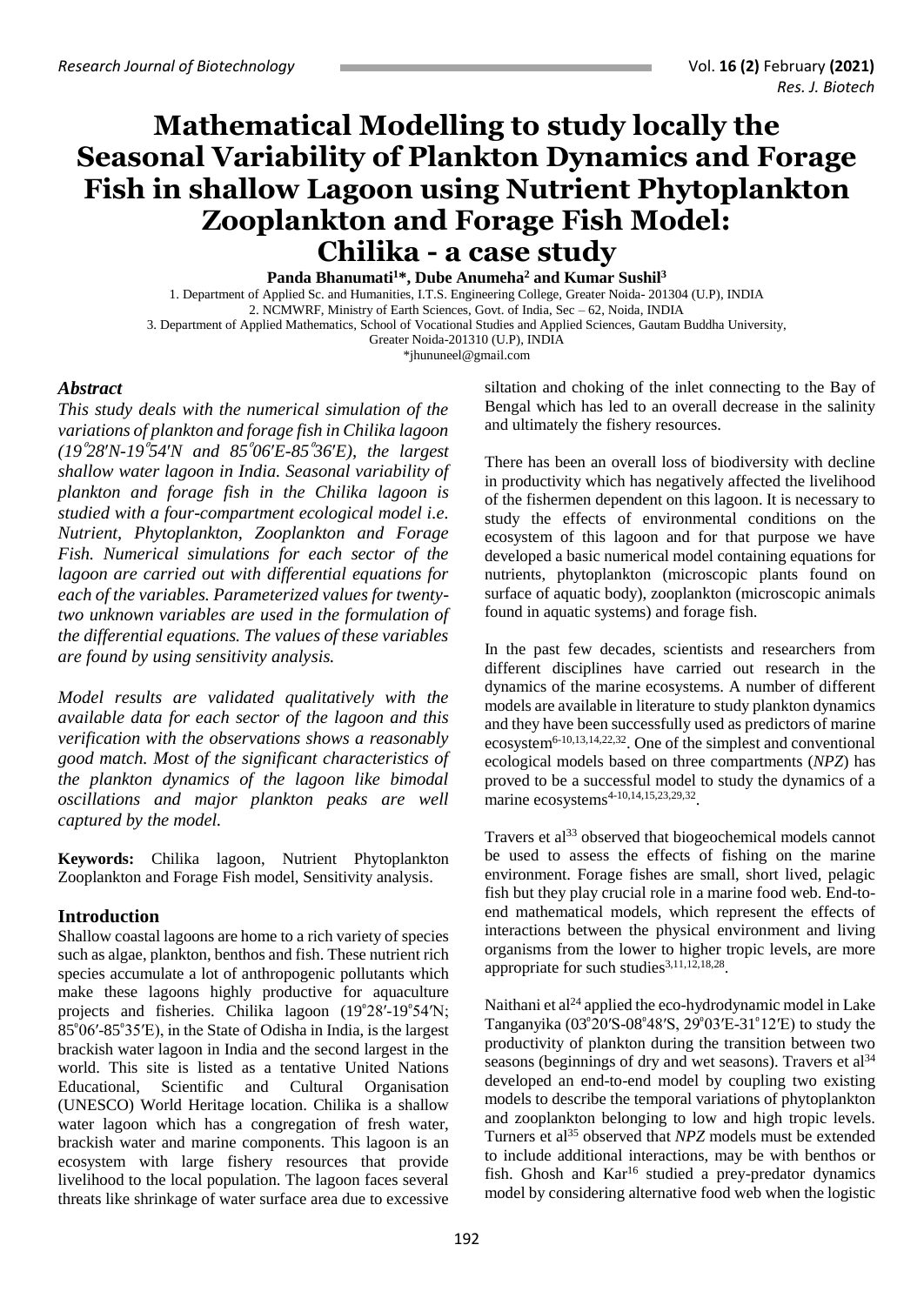growth rate is low. Kumar and Kumari<sup>19</sup> used *NPZF*, a nonlinear mathematical model to study the dynamics of plankton and forage fish in the Gulf of Kachchh  $(22^{\circ}20'N-23^{\circ}40'N,$  $68^{\circ}20'E$ -70 $^{\circ}40'E$ ).

The non-linear mathematical model Nutrient, Phytoplankton, Zooplankton and Forage Fish (*NPZF*: Figure 1) is adopted in the present study to assess the effect of additional dependent variable, forage fish, on plankton dynamics in the lagoon. The model consists of four different equations and each equation represents the evolution of one state variable with time. Since the model is highly nonlinear, very small change in the parameter can lead to the system unstable. The range of suitable parameters in this study is estimated by performing a sensitivity analysis on the model. During sensitivity analysis it is observed that some of the parameters are very sensitive to the model initial conditions. The sector wise (Study Area) observation of each state variable is obtained over the course of the year of available data.

It is also observed that the model is able to produce peaks of some months qualitatively. For better understanding of the stability of the steady state of a dynamical system, phase space analysis is also performed. Due to the addition of extra component forage fish, the unknown parameters involved in the equation play a key role for the stability of the model. The model is successfully applied across sectors of the lagoon and is able to get the desired results which are also compared with the data qualitatively available $1,31$ .



**Figure 1: Schematic diagram of the model NPZF in ecosystem**

In this study, mathematical formulation of the model which elaborates the governing equations of the model and the parameters associated with it. The area and key characteristics of the case study are described in study area. Sensitivity analysis and phase space analysis section of the model describe the general behavior of the model and to give support to the results obtained during sensitivity analysis.

**Mathematical formulation of the model:** The general formulation of the governing equations is the same as given by Kumar et al<sup>19</sup> and Panda et al<sup>25</sup>. The equations that give the time evolution of a chemical or biological quantity are given by:

$$
\frac{dC_i}{dt} = S_i + D_i \tag{1}
$$

where  $S_i$  and  $D_i$  represent the source and decay terms of the  $i<sup>th</sup>$  biological or chemical tracer of the concentration  $C<sub>i</sub>$  where  $i = 1, 2, 3, \dots$ 

Based on this, the governing equations representing the four compartments *NPZF* model are as follows:

$$
\frac{dN}{dt} = -\left\{\frac{\alpha(\varphi, H, t)N}{K_N + N} - r\right\} P + \frac{m_0}{H}(N_0 - N) \tag{2}
$$

$$
\frac{dP}{dt} = \left\{ \frac{\alpha(\varphi, H, t)N}{K_N + N} - r \right\} P - \frac{c_0 (P - P_0)}{K_Z + (P - P_0)} Z - \frac{q_1 P}{B} \frac{c_1 (B - B_0)}{K_F + (B - B_0)} F - \frac{m_1 P}{H} \tag{3}
$$

$$
\frac{dZ}{dt} = \frac{e_0 c_0 (P - P_0)}{K_Z + (P - P_0)} Z - g_1 Z - \frac{q_2 Z}{B} \frac{c_1 (B - B_0)}{K_F + (B - B_0)} F \tag{4}
$$

$$
\frac{dF}{dt} = \frac{e_1 c_1 (B - B_0)}{K_F + (B - B_0)} F - g_2 F
$$
\n(5)

where  $B = q_1 P + q_2 Z$ , denotes the total amount of food consumed by the forage fish.

The units and ranges of the parameters used in this study are given in table 1. Units of *N*, *P*, *Z* and *F* for simulation are taken in *mg/l* and time unit is in days. The parameters used in governing equations 1 - 5 are explained below:

**Nutrient:** Lagoons are highly productive ecosystems due to the input of a large amount of nutrients through sedimentation and anthropogenic sources. The nutrients are depleted due to the uptake by phytoplankton and settling down.

Equation (2) represents the growth rate of nutrients over time

*t*. The first term 
$$
-\left\{\frac{\alpha(\varphi, H, t)N}{K_N + N}\right\}
$$
 represents the reduction

in the concentration of nutrients due to daily specific growth rate of phytoplankton which is represented by a Holling type  $II<sup>17</sup>$  functional response.

The term  $\alpha(\varphi, H, t)$  represents the light limited growth rate of phytoplankton (photosynthetic rate of phytoplankton<sup>9</sup>)

and  $\frac{1}{K_N + N}$ *N* represents the nutrient limiting factor with  $\frac{N+N}{N}$ 

half saturation constant  $K_N$  and is governed by Michalis-Menten (M-M) formula<sup>21</sup>. This is a parameter which needs to be estimated using the sensitivity analysis. The term *rP* denotes the addition to the nutrient concentration due to phytoplankton mortality.

The term  $\frac{m_0}{H} N_0$ *H*  $\frac{m_0}{N_0}$  denotes the increase in nutrient

concentration through vertical diffusion from the sediments at depth H where *N<sup>o</sup>* is the sediment nutrient concentration. This is due to the shallow nature of the lagoon which makes the mixing from the lagoon floor possible. The loss in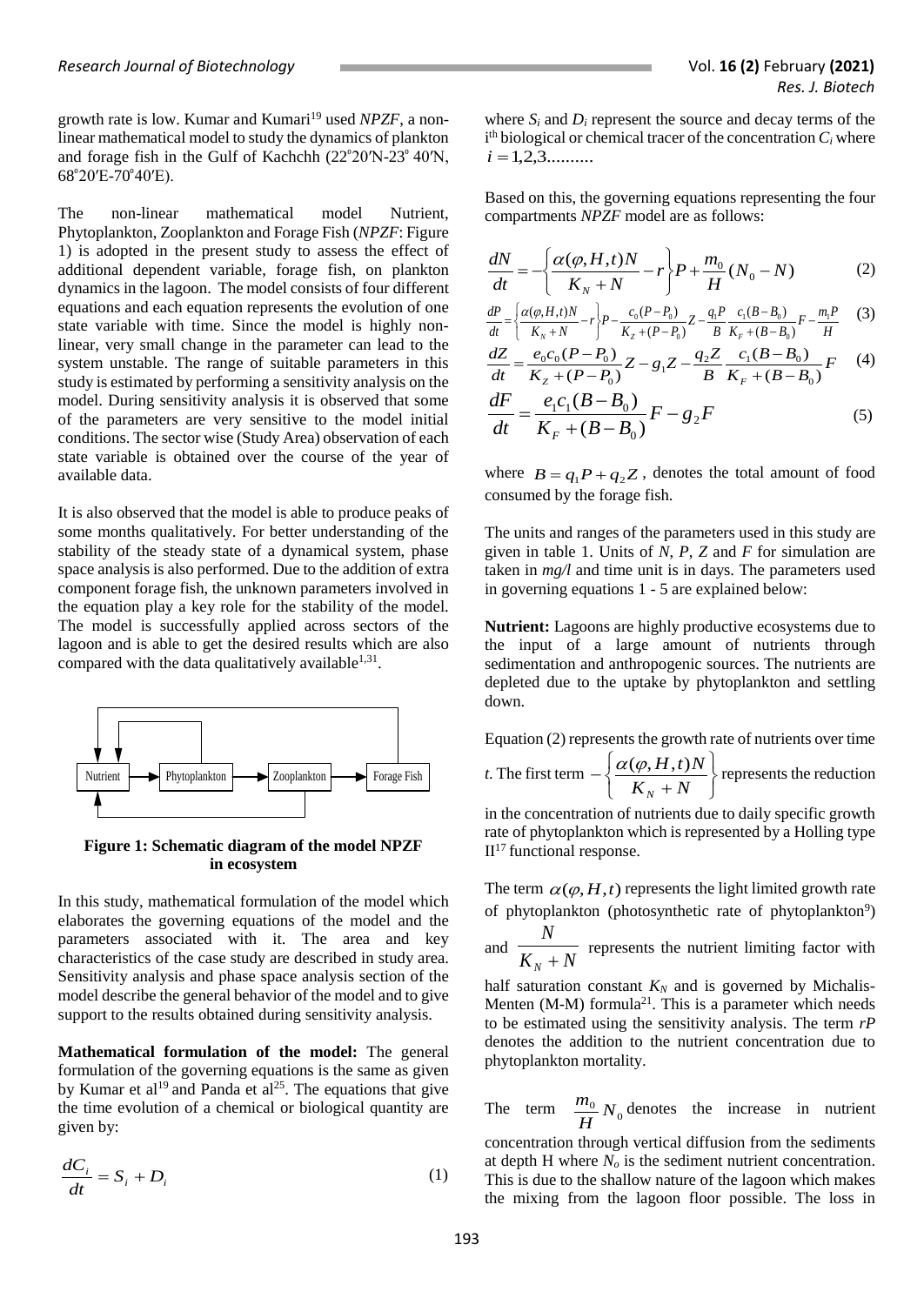nutrients due to the settling of the nutrients to the lagoon floor is represented by  $-\frac{m_0}{N}N$ *H*  $-\frac{m_0}{r}N$ ;  $m_0$  in this equation is the diffusion coefficient.

**Photosynthetic rate (α)**: The growth rate of phytoplankton is averaged over the course of a day<sup>5,9,19,25</sup> as follows:

$$
\propto (\varphi, H, t) = \frac{2Q}{k1H} \int_0^{\tau} \int_{\beta}^{\beta e^{k1H}} \frac{tdydt}{y(y^2 + t^2)^{1/2}}
$$

where  $\beta = \frac{Q\tau}{k_2 l}$ ,  $\tau = \left(\frac{1}{2}\right)$  arccos ( $-\tan \delta \tan \varphi$ ),  $\delta$  is the declination and  $\varphi$  is the latitude

$$
J\tau = \left(\frac{R}{\pi}\right) \left(\tau \sin \delta \sin \varphi + \cos \delta \cos \varphi \sin \tau\right)
$$

$$
R = \left(\frac{3}{8}\right) \left(1 - a_0\right) S_0
$$

where  $a_0$  is the average albedo of Earth and  $R = 1.375 \, \text{kWm}^2$ is the solar constant.

| Table 1                                                                |  |  |  |  |  |  |  |
|------------------------------------------------------------------------|--|--|--|--|--|--|--|
| Description of parameters along its values and units used in the model |  |  |  |  |  |  |  |

| <b>Parameter description</b>                    | <b>Symbols</b><br>(Unit)  | Assigned values at<br>Northern sector | Assigned values at<br><b>Central sector</b> | Assigned values at<br><b>Southern sector</b> |  |
|-------------------------------------------------|---------------------------|---------------------------------------|---------------------------------------------|----------------------------------------------|--|
| Half saturation coefficient of<br>Phytoplankton | $K_{N}(mg/l)$             | 1.5                                   | 6.5                                         | 2.5                                          |  |
| Mortality loss rate of<br>Phytoplankton         | $r(d^{-1})$               | 0.0507                                | 0.04                                        | 0.075                                        |  |
| Depth of the Chilika lagoon                     | H(m)                      | 2.5                                   | 3                                           | $\overline{2}$                               |  |
| Vertical mixing rate                            | $m_0 (md^{-1})$           | 2.0                                   | 2.5                                         | 1.5                                          |  |
| Nutrient source                                 | $N_0(mg/l)$               | 100.25                                | 100.25                                      | 100.25                                       |  |
| Threshold value of phytoplankton                | $P_0$                     | 40.0                                  | 15                                          | 40                                           |  |
| Half saturation coefficient of<br>Zooplankton   | $K_z(mg/l)$               | 150                                   | 170                                         | 180                                          |  |
| Maximum grazing rate of<br>Zooplankton          | $c_0(d^{-1})$             | 0.3                                   | 0.3                                         | 0.4                                          |  |
| Palatability coefficient of<br>Zooplankton      | $q_{1}$                   | 5                                     | 5                                           | 0.48                                         |  |
| Maximum grazing rate of Forage<br>fish          | $c_1(d^{-1})$             | 0.1                                   | 0.2                                         | 0.2                                          |  |
| Threshold value of $\bm{B}$                     | $B_0(mg/l)$               | 20                                    | 10                                          | 10                                           |  |
| Half saturation coefficient of<br>Forage fish   | $K_F(mg/l)$               | 70                                    | 90                                          | 90                                           |  |
| Settling rate of Phytoplankton                  | $m_1$ (md <sup>-1</sup> ) | 0.8                                   | 0.7                                         | 0.35                                         |  |
| Grazing efficiency of<br>Zooplankton            | $e_0$                     | 0.44                                  | 0.54                                        | 0.45                                         |  |
| Mortality rate of Zooplankton                   | $g_1(d^{-1})$             | 0.01                                  | 0.01                                        | 0.015                                        |  |
| Palatability coefficient of Forage<br>fish      | $q_{2}$                   | 0.02                                  | 0.02                                        | 0.02                                         |  |
| Predation efficiency of Forage<br>fish          | $\pmb{e}_1$               | 0.1                                   | 0.1                                         | 0.2                                          |  |
| Mortality rate of Forage fish                   | $g_2(d^{-1})$             | 0.0052                                | 0.0052                                      | 0.0061                                       |  |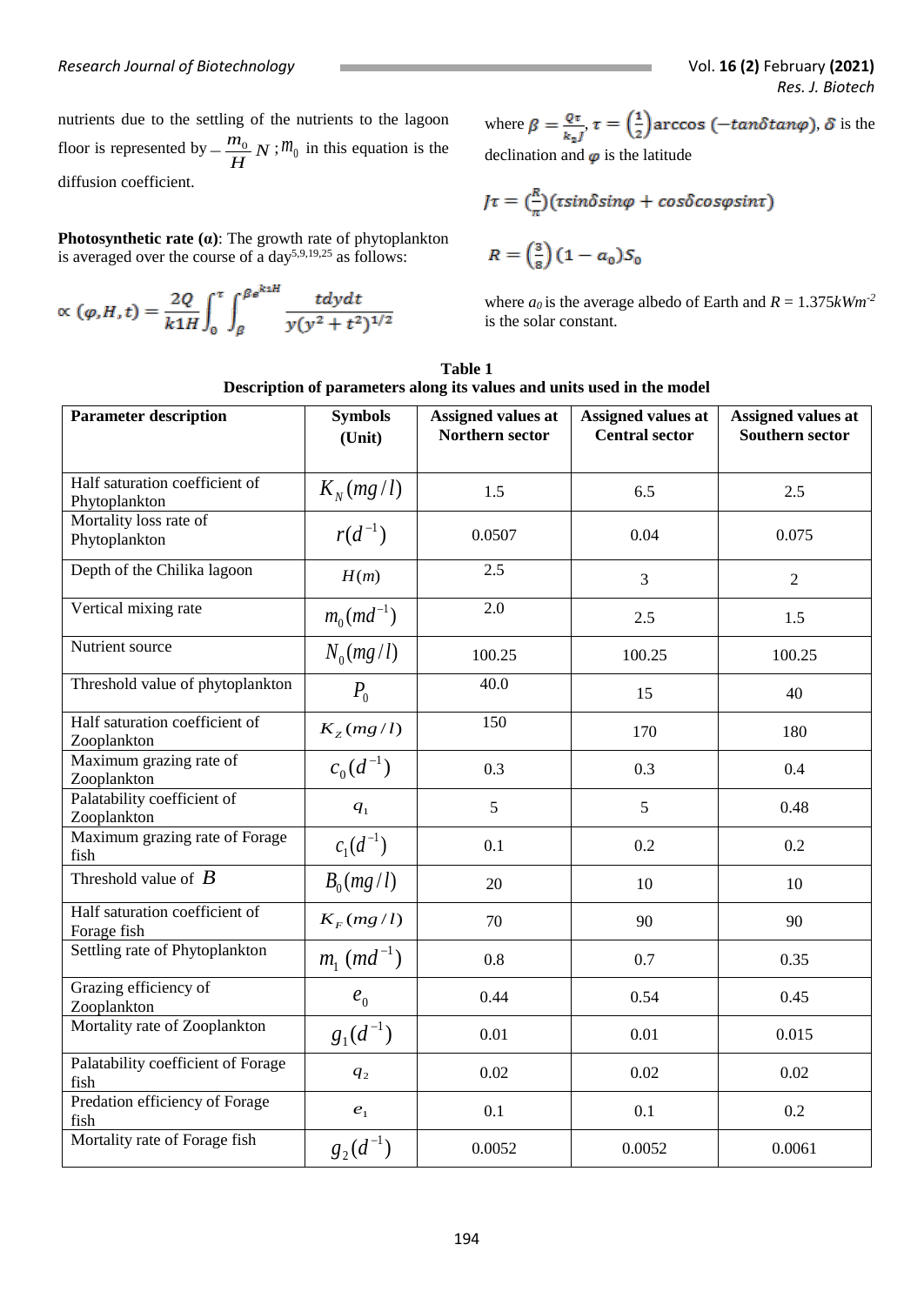**Phytoplankton:** Equation (3) describes evolution of phytoplankton with time *t*. The first term  $K_N + N$  $H, t$ <sup>*N*</sup>  $_N$  +  $\alpha(\varphi, H, t)$ 

represents the increase of phytoplankton density by taking up nutrients (explained in Nutrient) and -*rp* represents the decrease of their concentration due to the natural mortality as well as the losses due to the process of respiration which utilizes the energy obtained during photosynthesis. The term

 $\frac{C_0 (P - P_0)}{K_z + (P - P_0)} Z$  $c_0 (P - P_0)$  $Z + (P - P_0)$  $(P - P_0)$ 0  $0^{1 - 1}$  $+ (P \frac{-P_0}{Z}$  represents the loss of phytoplankton due

to consumption by zooplankton and this equation is obtained again using the M-M equation and  $K_z$  as the Michealis constant which needs to be estimated. *C<sup>0</sup>* denotes the maximum grazing rate of the zooplankton.

A threshold value  $P_0$  is introduced in this term to ensure that the phytoplankton does not become 0. The decrease in phytoplankton due to the feeding of forage fish is represented in the fourth term:

$$
\frac{q_1 p}{B} \frac{c_1 (B - B_0) F}{K_F + (B - B_0)}
$$

where  $B = q_1 P + q_2 Z$ , denotes the total amount of food consumed by the forage fish.  $q_1$  and  $q_2$  represent the palatability coefficients for phytoplankton and zooplankton respectively which indicate the preference of food by the forage fish $20,24$ . This term is once again formulated using the M-M equations with  $K_F$  as the Michealis constant. The last  $m_1P$  in equation 3 denotes the loss of phytoplankton

term  $\frac{m_1}{H}$ due to settling to the lagoon floor with settling coefficient *m<sup>1</sup>* which needs to be estimated.

**Zooplankton:** Equation (4) denotes the rate of change of zooplankton density over time *t*. The term

*Z*  $K_{z}$  +  $(P - P_{0}$  $e_0 c_0 (P - P_0)$  $Z + (P - P_0)$  $(P - P_0)$ 0  $0^{0}$  (1 1  $0$  $+ (P -$ − denotes zooplankton growth due to

consumption of phytoplankton with half saturation parameter  $K_z e_0$  is the efficiency coefficient which denotes the amount of food consumed by zooplankton that is actually converted to energy (the rest is excreted as waste). The second term in this equation denotes the decrease in zooplankton by natural mortality with mortality coefficient g<sup>1</sup> which is to be determined.

The term  $(B - B_0)$  $(B - B_0)$ 0  $\frac{2Z}{B} \frac{C_1 (B - B_0)R}{K_F + (B - B_0)}$  $c_1(B - B_0)F$ *B*  $q_2 Z$  $F + (B -\overline{B_0}F$  represents the reduction of

zooplankton population due to predation by forage fish formed by using the M-M equation as in the previous equations.

**Forage Fish:** Forage fishes are small, short lived, pelagic fish and are primary food source of many marine mammals (larger predators). They are also important predators in a marine ecosystem and prey upon phytoplankton and zooplankton.

In the governing equation, equation (5) represents the rate equation for changes in fish concentration over time t. The concentration increases because of the predation of fish on zooplankton and grazing on phytoplankton, this is

represented by the term 
$$
\frac{e_1c_1(B-B_0)}{K_F+(B-B_0)}F
$$
, a type I

functional response<sup>24</sup> (with assimilation efficiency  $e_I$  and predation rate  $C_1$ ).

Parameter  $e_1$  represents the efficiency coefficient of the fish and as in the case of zooplankton, it denotes the amount of food converted to energy. The fish population density decreases due to the mortality loss  $g_2F$  where  $g_2$  is the mortality coefficient whose value will be estimated by sensitivity analysis.

## **Study Area - Chilika Lagoon**

Chilika lagoon [\(www.chilika.com\)](http://www.chilika.com/) is located in the eastern part of India in the State of Odisha (Figure 2). The lagoon is known for its mesmerizing beauty with several islands, a bird sanctuary and a unique biodiversity. The rich fishery resources of the lake provide livelihood opportunities to the fishermen. The size of the lagoon sways markedly within the period of a year, ranging from a maximum area of 1,165 km<sup>2</sup> during monsoon to a minimum of 906 km<sup>2</sup> during dry season $2,30$ .

The combined inflows of fresh, brackish and saline water make the environment of the lagoon exceptionally productive. The important hydrological influences on the lagoon include fresh water and silt influx from river Mahanadi and its tributaries, exchange of marine water with Bay of Bengal and monsoon lead rainfall.

All these contribute to the drainage basin area of the lagoon. The entire lagoon is separated into four zones namely, northern, central, southern sectors and the outer channel. A 32 km long outer channel connects the lagoon with the Bay of Bengal (Figure 2).

In 2000, the Chilika Development Authority (CDA) opened a new "mouth" connecting the lagoon with the Bay of Bengal. Due to siltation, the width of the mouth gets fluctuated periodically and shifted from place to place which affects the fishermen and they had to change their occupation for survival.

**Plankton and Nutrient characteristics in Chilika**  Lagoon: The environment of Chilika lagoon is extremely complex which makes it difficult to model the temporal and seasonal variations of plankton. This is also due to the morphological conditions at different sectors of the lagoon and at different seasons.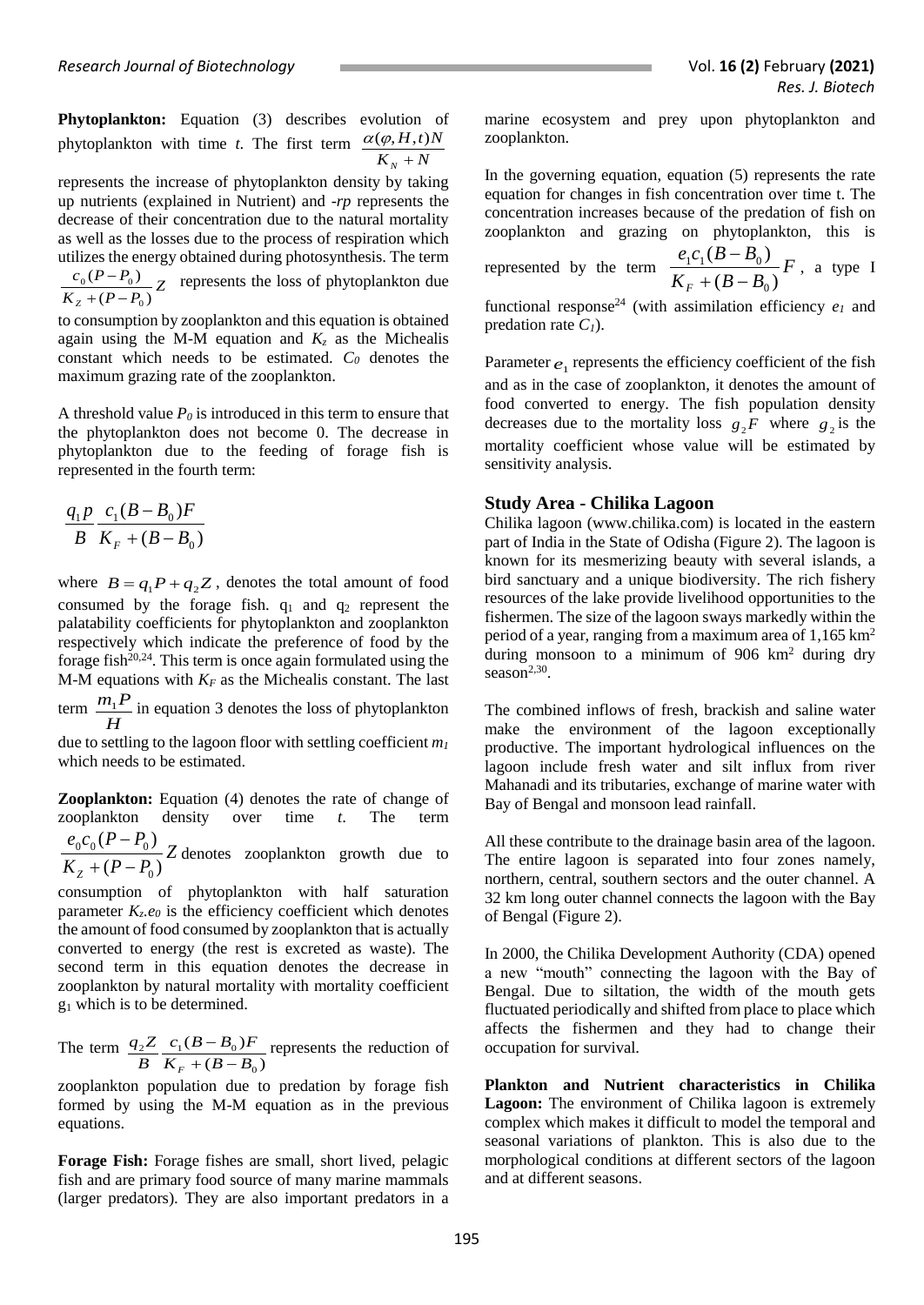

**Figure 2: The Chilika Lagoon**

Due to a large inflow of fresh water through various tributaries, the northern sector of the lagoon shows high water nutrient content during summer. Panda and Mohanty<sup>26</sup> using remote sensing data observed the various parameters of water quality from 2001-2006 at different stations of Chilika lagoon and observed that the nutrient concentration in the Northern sector is high in summer where as in winter, the central sector dominates in water nutrient content. Similarly, chlorophyll (CHL-A, CHL-B and CHL-C) shows maxima in northern sector during both summer and winter seasons.

Panda and Mohanty<sup>26</sup> also observed that CHL-A contents are comparatively higher in northern sector than the other sectors both in summer and winter. It is also observed that CHL-B and C have a smaller concentration as compared to CHL-A. Panigrahi et al<sup>27</sup> observed the variability of nutrients and phytoplankton biomass in Chilika lagoon during 2001- 2003 (from 27 sampling locations). They observed that during monsoon the nutrient concentration is almost double as compared to summer. This maybe attributed due to the heavy rainfall leading to a higher runoff from the surroundings. The CHL-A concentration is higher in summer as compared to post-monsoon and monsoon (JJAS) period.

The observed data of nutrient, phytoplankton and zooplankton at some specific stations for northern, central and southern sectors is given in table 2 and is obtained from Adhikari et al<sup>1</sup> and Srinivasan<sup>31</sup>. Earlier this data was used by Dube et al<sup>5</sup> and Panda et al<sup>29</sup>.

The observed data shows that the nutrient concentration is higher in August, September-December due to river runoff and it is lower in April, May and January due to the phytoplankton uptake. The zooplankton distribution is seen to follow the phytoplankton. Since the above data is continuous, it helps in the model comparison. The units of observed and simulated phytoplankton and zooplankton are different, so we can only validate the model qualitatively till better observations for these quantities are available.

**Sensitivity Analysis and Phase Space analysis:** The values of the parameters play a crucial role in modeling of an ecosystem. Small changes in the values of the parameters result in bigger changes in the dynamics of the system. The small change in value of parameters decides the sensitivity of the model to a particular parameter. For modeling, the sensitivity analysis plays an important role and helps to evaluate the model behavior based on parameter values. Phase space analysis helps to get the better understanding between the result obtained during simulation and the behavior of the model.

**Sensitivity Analysis through Numerical Experiments:** A sensitivity analysis of parameters involved in the governing equation (2 to 5) is performed to compare the model with the observed data. A good match of the most of the parameters is required for the qualitative comparison of the model results with the observed data given in table 2 and the range of the parameter was determined through sensitivity analysis. During this analysis it was found that the model responses are highly sensitive to some of the parameters where a small change in values can lead to the very different dynamics. Out of twenty two parameters, the five parameters values, maximum growth rate of P (Q), light attenuation parameter (*k1*), low light photosynthetic rate (*k2*), solar constant  $(S_0)$  and average albedo of earth  $(a_0)$  are kept constant and taken from the sources<sup>5,19,29</sup>.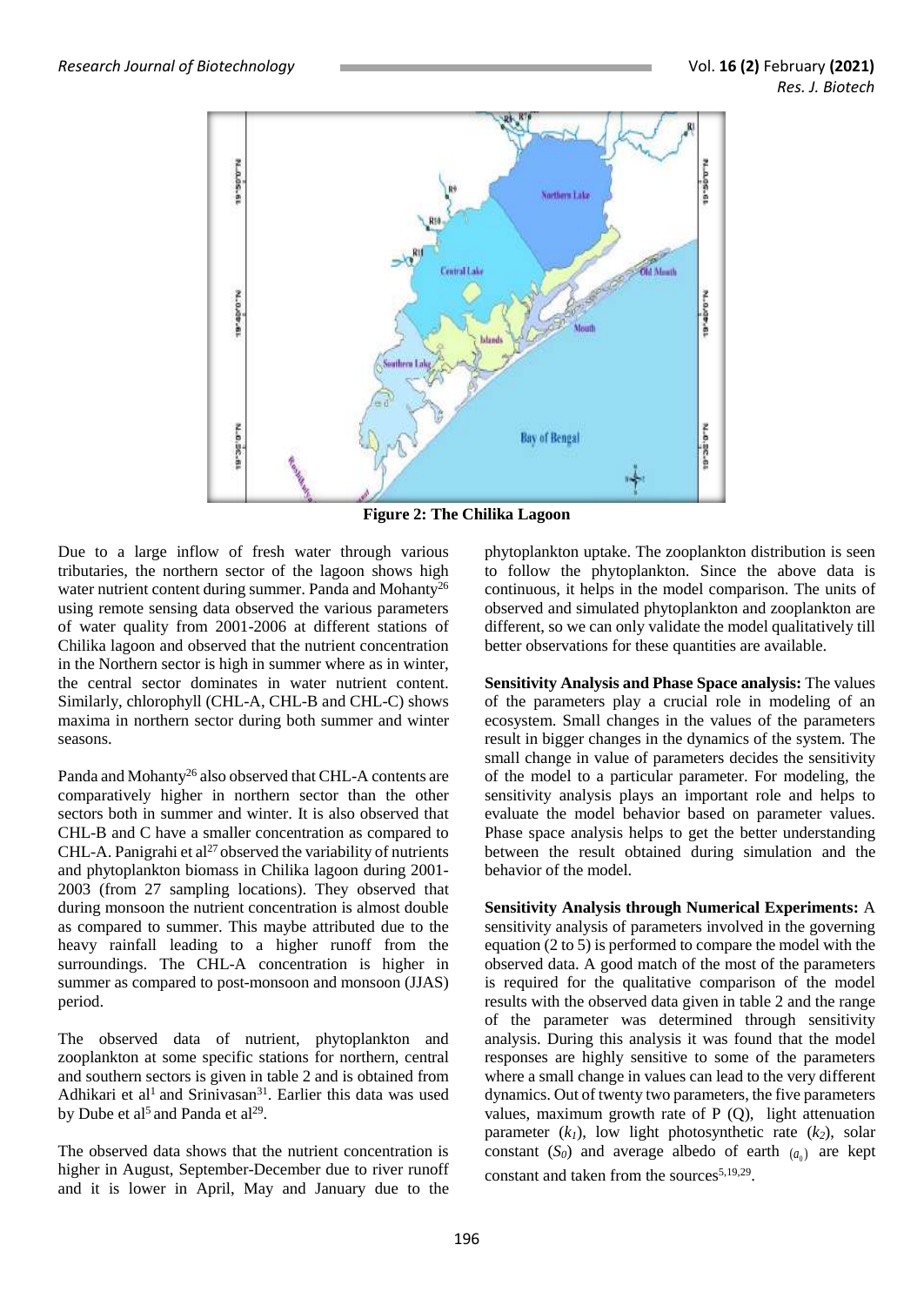The system is seen to be sensitive to the rest of the parameters. During simulation, it was observed that the model was very sensitive to the light limited growth rate  $(\alpha)$ , the half saturation coefficient of  $Z(K_z)$ , mortality loss of phytoplankton (*r*), vertical mixing rate (*m0*), threshold value of *P* ( $P_0$ ), threshold value of *B* ( $B_0$ ), palatability coefficient of *Z* and *F* (*q1, q2*) and mortality rate of *Z* and *F* (*g1, g2*). These parameters also play a very crucial role in model simulation. Phytoplankton population decreases by increasing the half saturation coefficient  $(K_N)$ , maximum grazing rate of zooplankton (*C0*) and also due to the settling rate of phytoplankton (*m1*).

It is also observed that by increasing the vertical mixing rate  $(m_0)$ , the phytoplankton growth rate increases and this is because of the addition of nutrients to the system. The grazing effect of the zooplankton on the system depends on the parameters  $c_0$ ,  $e_0$ ,  $g_1$ ,  $q_2$ ,  $c_1$ ,  $K_z$  and  $K_F$ . The increase in the value of  $c_0$  leads to the rise of the zooplankton population but it decreases after a particular range,  $C_0 > 0.35$ ,  $d<sup>1</sup>$  (for Northern sector) due to excess grazing pressure of phytoplankton which leads to the elimination of phytoplankton and causes the decrease of zooplankton population.

The zooplankton will decrease due to the natural mortality, so the population growth decreases as  $g_1$  increases. Similarly, the increase in value of  $K<sub>z</sub>$  leads to the decrease in the zooplankton concentration.

The primary focus of this study is to study the impact of forage fish in the model as an improvement of *NPZ* model.

The growth of forage fish depends on  $e_1$ ,  $c_1$ ,  $K_F$ ,  $B_0$  and  $g_2$ . The fish population will increase by increasing the parameter  $e_1$  and  $c_1$  which lead to the decrease of zooplankton. The model is very sensitive to the parameter  $g_2$  and after a specified range,  $g_2 > 0.01$ ,  $d<sup>2</sup>$  for (Northern sector) the dynamics of the system changes abruptly. Similarly, increase in the value of  $K_F$  leads to decrease in the fish population. So, performing numerical experiments, best values of the parameters are estimated and listed in table 1.

**Phase Space Analysis:** Phase space diagrams represent the dynamical behaviour of a non-linear system. These diagrams are used to assess the stability of the steady state of a dynamical system. Figures 3 and 4 show the phase space diagrams for *N* Vs *P* and *Z* Vs *P*. These figures show that the diagrams do not converge to a stable steady point.

Instead, they form a closed curve which is known as a limit cycle. A limit cycle is a closed trajectory in space which has a property that at least one other trajectory is seen to spiral into it with increase in integration time. If all the neighbouring trajectories approach the limit cycle (with increase in time) as seen in the figure 3 and 4, the limit cycle is stable or attracting.

On the other hand, if the neighbouring trajectories approach the limit cycle as time reaches negative infinity, then the limit cycle is unstable. This limit cycle corresponds to temporal oscillations which do not dampen with increase in time. This is a typical behaviour for equations representing a biological system**.**

| Month      | <b>Northern Sector</b> |          |         | <b>Central Sector</b> |            |         | <b>Southern Sector</b> |          |         |
|------------|------------------------|----------|---------|-----------------------|------------|---------|------------------------|----------|---------|
|            | $N(\mu g/l)$           | P(Nos/l) | Z(ml/l) | $N(\mu g/l)$          | P(Nos/l)   | Z(ml/l) | $N(\mu g/l)$           | P(Nos/l) | Z(ml/l) |
| Jan        | 101.1                  | 400      |         |                       | <b>200</b> |         |                        | 400      |         |
| Feb        | 141.3                  |          | 2.9     | 90.4                  | 250        |         | 100.31                 | 350      |         |
| Mar        | 111.3                  | 550      |         |                       | 200        | 2       | 90.6                   | 500      | 5.8     |
| April      | 100.8                  | 530      | 1.5     | 76.1                  | 300        | 1.25    | 86.05                  |          | 4.7     |
| May        | 101                    | 300      |         | 81.3                  |            |         | 85.6                   | 700      |         |
| June       | 150.8                  | 530      |         | 86.3                  | 850        | 1.55    | 120.65                 | 1300     | 7.8     |
| July       | 176.3                  |          | 1.65    | 101.1                 | 900        |         | 120.95                 | 1600     | 6.1     |
| Aug        | 202.1                  | 180      | 1.3     | 145.35                | 600        | 1.15    | 121.2                  | 1100     |         |
| Sept       | 196.6                  | 370      |         | 145.75                |            |         | 100.7                  | 600      |         |
| Oct        | 196.7                  | 620      | 1.4     | 130.9                 | 340        |         | 85.55                  | 800      | 7.7     |
| <b>Nov</b> | 180.8                  | 590      | 1.7     | 120.7                 | 300        | 2       | 80.6                   | 790      | 6.3     |
| Dec        | 170.6                  | 300      |         | 105.6                 | 300        | 1.75    | 90.45                  | 500      |         |

**Table 2 Observed data of Nutrient, Phytoplankton and Zooplankton**

Source: Adhikari et al<sup>1</sup> and Srinivasan<sup>31</sup>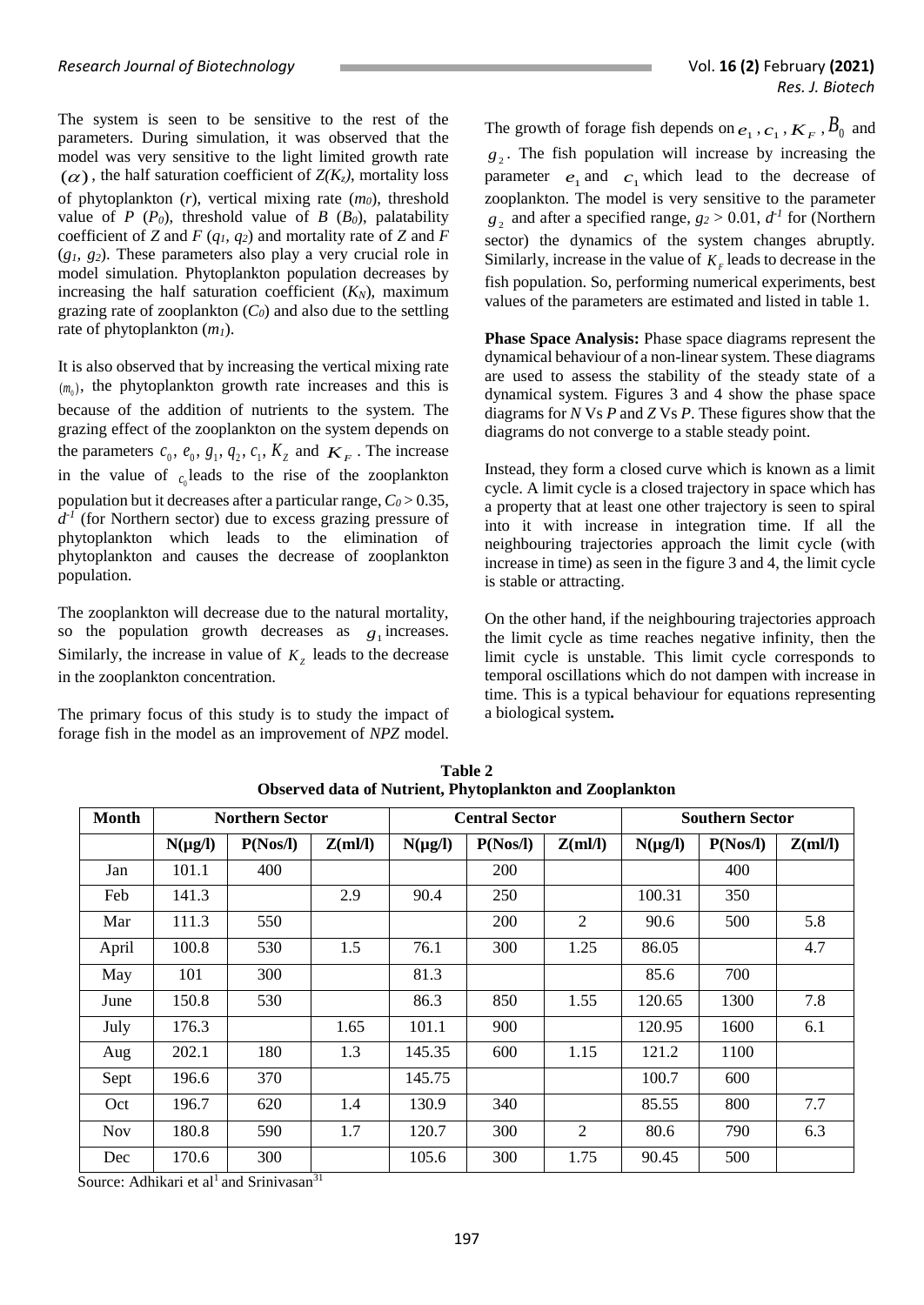

**Figure 3: Phase space analysis between Nutrient concentration and Phytoplankton population distribution**



**Figure 4: Phase space analysis between Zooplankton and Phytoplankton Population distribution**

### **Results and Discussion**

The model is applied in the northern, central and southern sector of the Chilika lagoon. The model simulated results are verified for phytoplankton<sup>1</sup> and zooplankton<sup>31</sup>. Although the units for the phytoplankton and zooplankton are different in the observation and the model forecasts, we can still make a qualitative comparison between the two. This is useful because the model results show that a simple *NPZF* model is capable of predicting the increase and the subsequent decrease in the population of the phytoplankton and the zooplankton reasonably well. This kind of study can help in determining the effect of various factors on the ecosystem of an important region like Chilika lagoon. The data for forage fish is not available, so only the model simulated figure is depicted for different sectors of the lagoon.

**Northern Sector:** Model results for *N*, *P*, *Z* at northern sector are depicted in figures (5-7) along with the observed data whereas for the forage fish (*F*) (Figure 8), only the

model simulated values are shown as the observed values are not available. The observed nutrient concentration<sup>1</sup> shows higher values during August-November and July. Figure 5 shows the model simulated results for nutrients. This figure shows that the model is able to capture some peaks though for the month of October-December, the model is not able to capture the desired peaks. The model simulated results for phytoplankton show that the model is able to capture the peaks in the observations except for the month of March (Figure 6).

The zooplankton distribution is seen to follow the phytoplankton distribution (Figure 7). Since the growth of forage fish depends on the predation of zooplankton and phytoplankton population, the model simulated values (Figure 8) follow the zooplankton. However, due to the nonavailability of observed data for forage fish, in the current study, we are presenting only the time evolution of forage fish and its effect on other dependent variables. During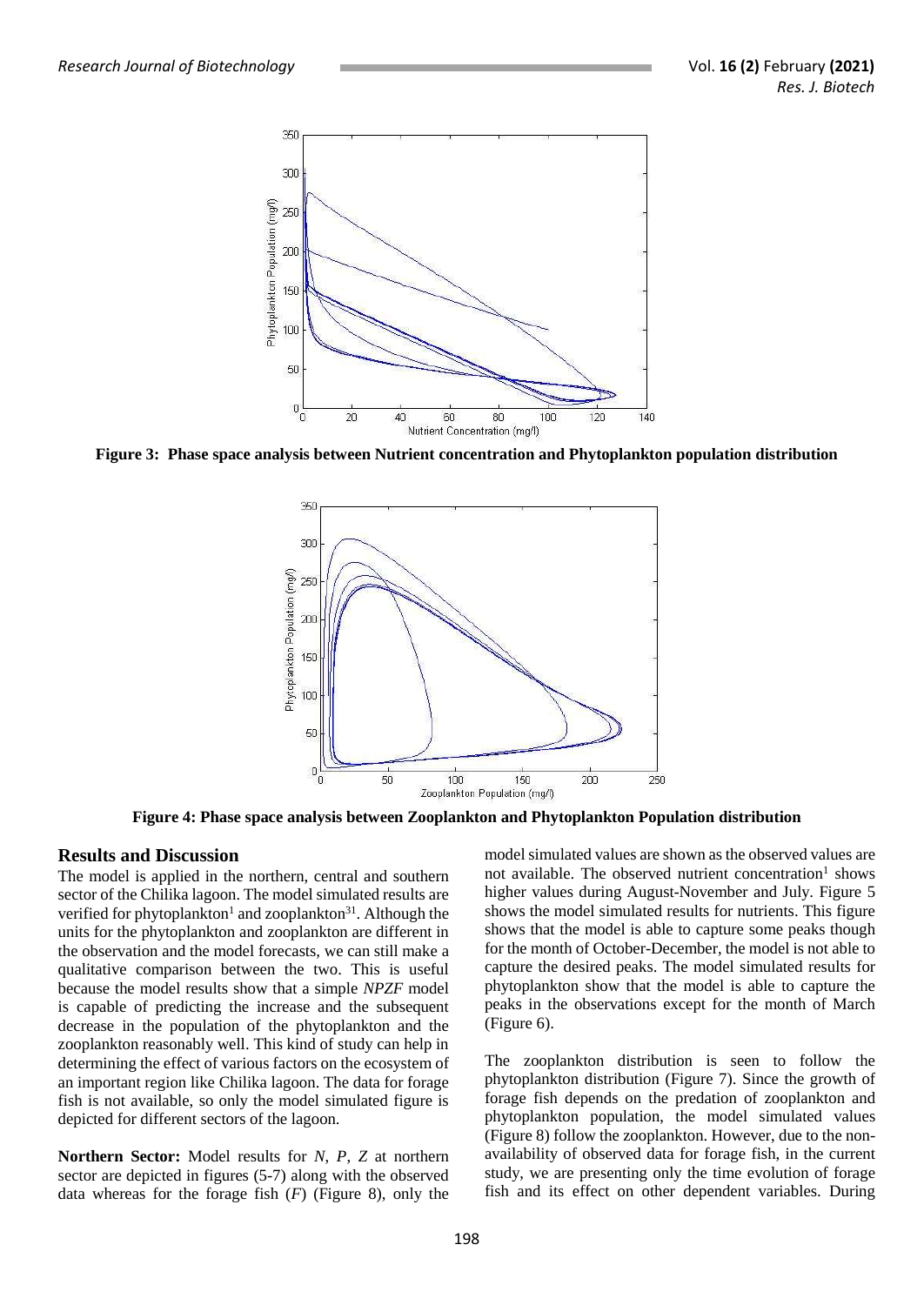sensitivity analysis it was observed that the nutrients play a crucial role in controlling the growth rate of phytoplankton.

The half saturation constant  $K_N$  determines the parameters involved in nutrient growth. The range of  $K_N$  found suitable for the northern sector is 1-5 and a value less than 0.5 leads to numerical instability in the solution. Another parameter which controls the phytoplankton growth is the mortality loss rate  $r$ . The range of  $r$  for the northern sector is 0.05-0.07. Increase in this value above 0.5 leads to an unstable solution. The value of vertical diffusion rate coefficient *m<sup>0</sup>* is specified as 2.2. Decrease in the value of *m<sup>0</sup>* results to a fall in phytoplankton production as this determines the amount of nutrients in the system. As expected, increase in

the grazing rate of zooplankton leads to the decay of phytoplankton and an increase in the zooplankton population.

The range for  $C_0$  in the northern sector is 0.25-0.35 and a value greater than 0.35 results in decrease of phytoplankton and a rise in zooplankton population. Also, for this value a steady state solution was not obtained. The effect of assimilation efficiency is similar to the grazing rate of zooplankton  $C_0$ . The admissible range of  $e_0$  in Northern sector is 0.4-0.9. Decrease in the grazing threshold *P<sup>0</sup>* results in increase of zooplankton population but after  $P_0 > 75$  leads to extinction of zooplankton.



**Figure 5: Nutrient concentration distribution at Northern Sector**



**Figure 6: Phytoplankton Population distribution at Northern Sector**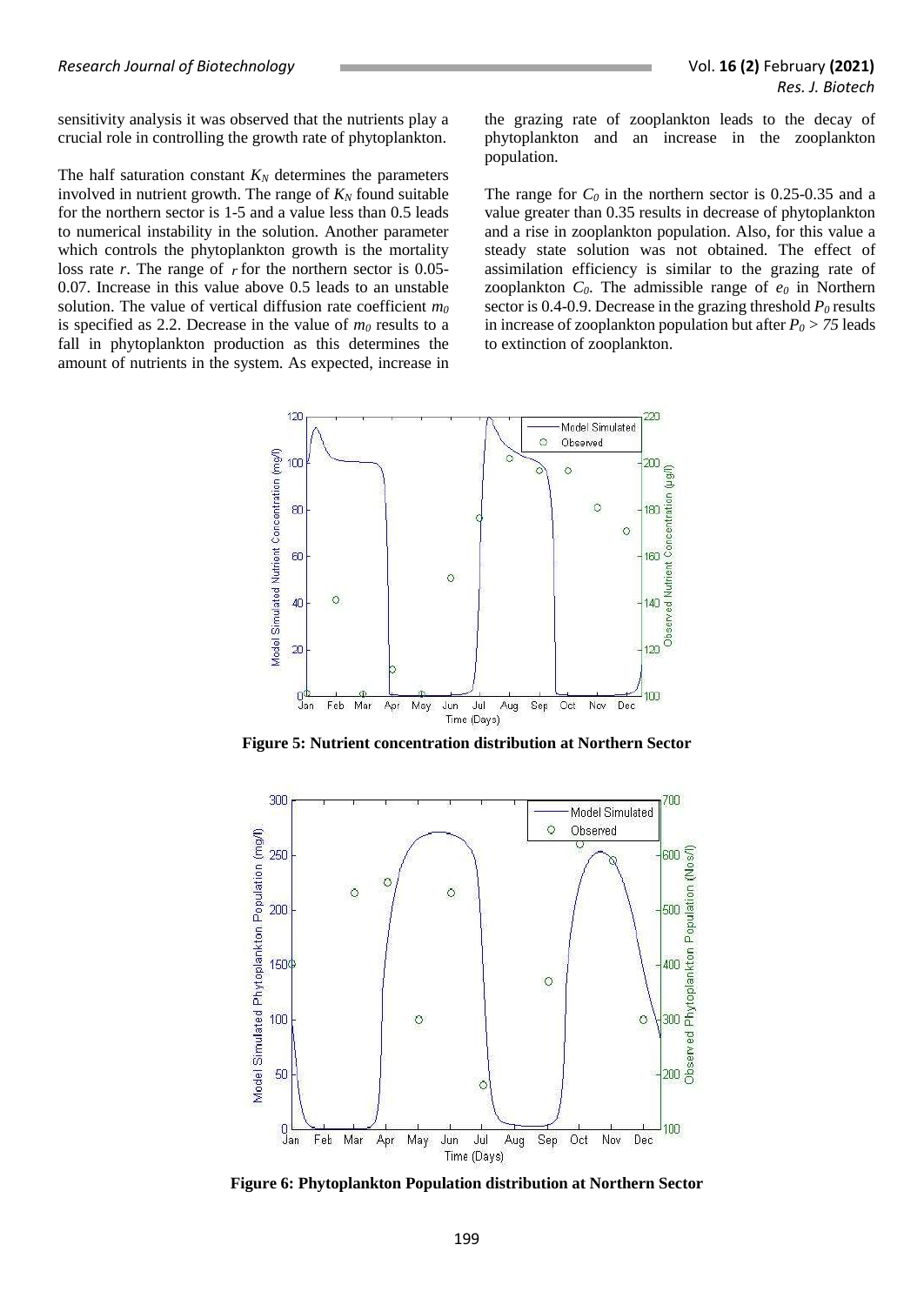The range for  $P_0$  is found in between 30-50 in the northern sector. The system is observed as very sensitive to the parameters involved in the growth of forage fish. The range of mortality rate  $g_1$  of zooplankton is obtained as 0.01-0.03. By increasing the value of *g1*, the zooplankton population decreases, also the population of forage fish decreases. A steady state solution cannot be obtained if a value above the specified range is given. The most sensitive parameter for forage fish is its mortality rate.

For northern sector its range is 0.005-0.0055. As this value increases, the forage fish population decreases and for a value greater than 0.01, it leads to the system unstable. The threshold value of *B* is found to be in the range of 20-30 and for values of  $B_0$  exceeding 39, the concentration of forage fish becomes negative. These values of the parameters are listed in table 2.

**Central Sector:** The model simulated results along with the observed data for nutrients, phytoplankton and zooplankton are shown in figures 9-11 whereas for forage fish only, model simulated results are shown in figure 12. It is observed that the nutrient concentration is higher in monsoon and post monsoon period (August-October) and the simulated results capture the peaks for the above time period but fail to capture the second peak seen during November (Figure 9). It is seen from observed data that the phytoplankton biomass increases in June and July and the model results reproduce this peak well.

However, it slightly underestimates the peak for the month of August (Figure 10). The observations for zooplankton are also well captured by the model (Figure 11). Regarding the sensitivity, similar behavior of the parameters is observed in both central and northern sector. Figure 12 depicts the forage fish distribution in the central sector and the model is able to obtain the desired peak.



**Figure 7: Zooplankton Population distribution at Northern Sector**



**Figure 8: Model simulated Forage fish Population distribution at Northern Sector**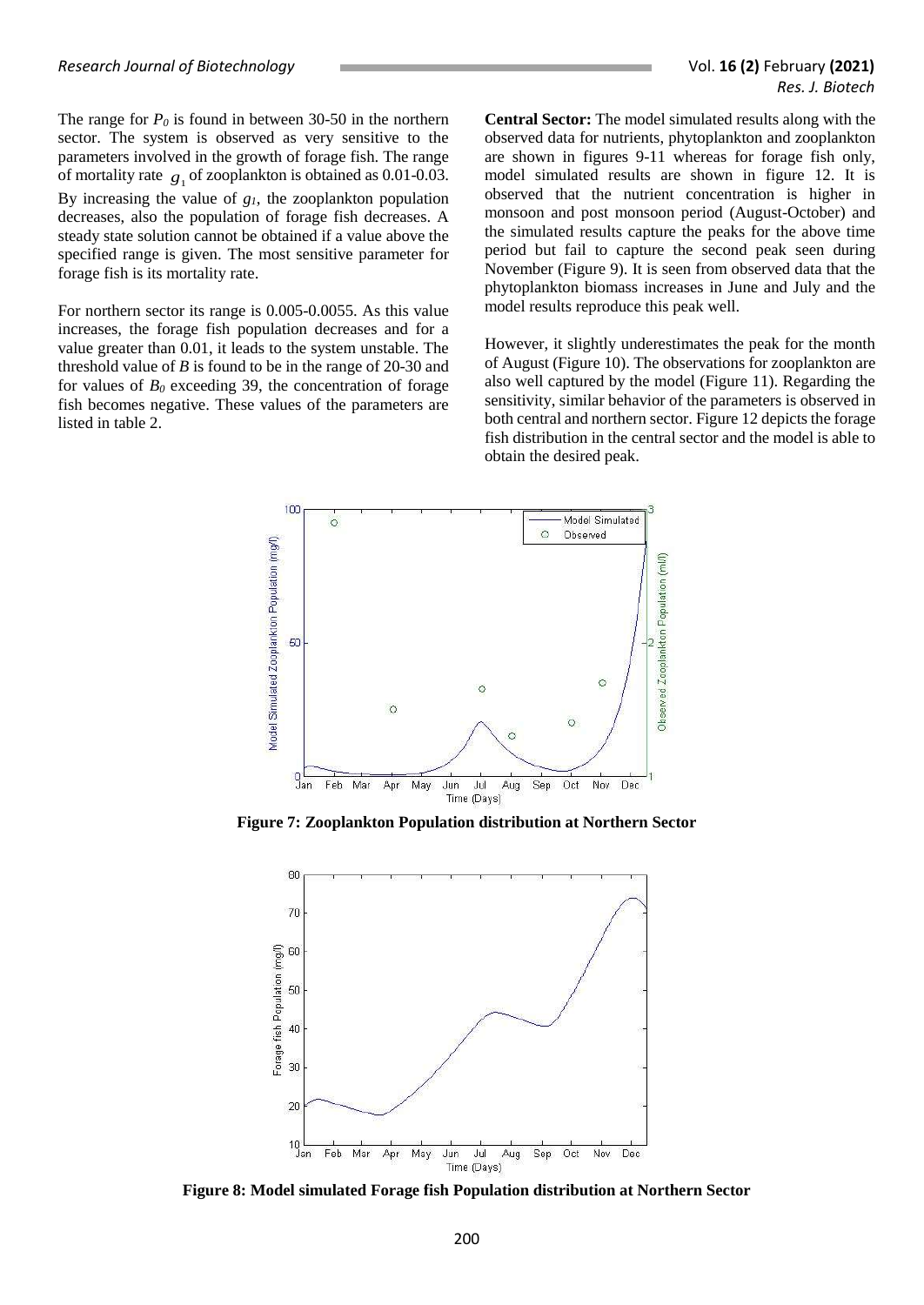

**Figure 9: Nutrient Concentration distribution at Central Sector**



**Figure 10: Phytoplankton Population distribution at Central Sector**



**Figure 11: Zooplankton Population distribution at Central Sector**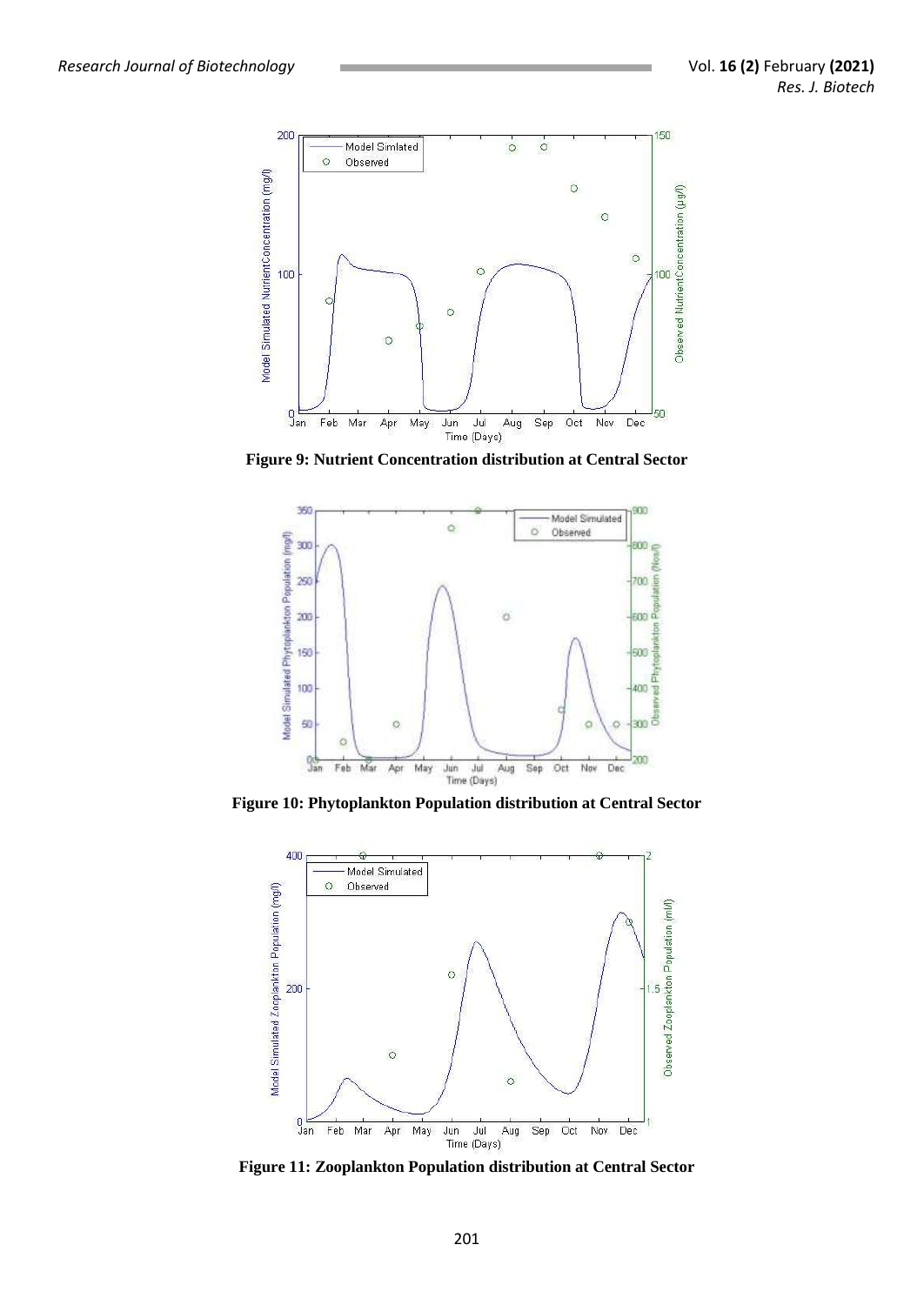

**Figure 12: Model Simulated Forage Fish Population distribution at Central Sector**



**Figure 13: Nutrient Concentration distribution at Southern Sector**



**Figure 14: Phytoplankton Population distribution at Southern Sector**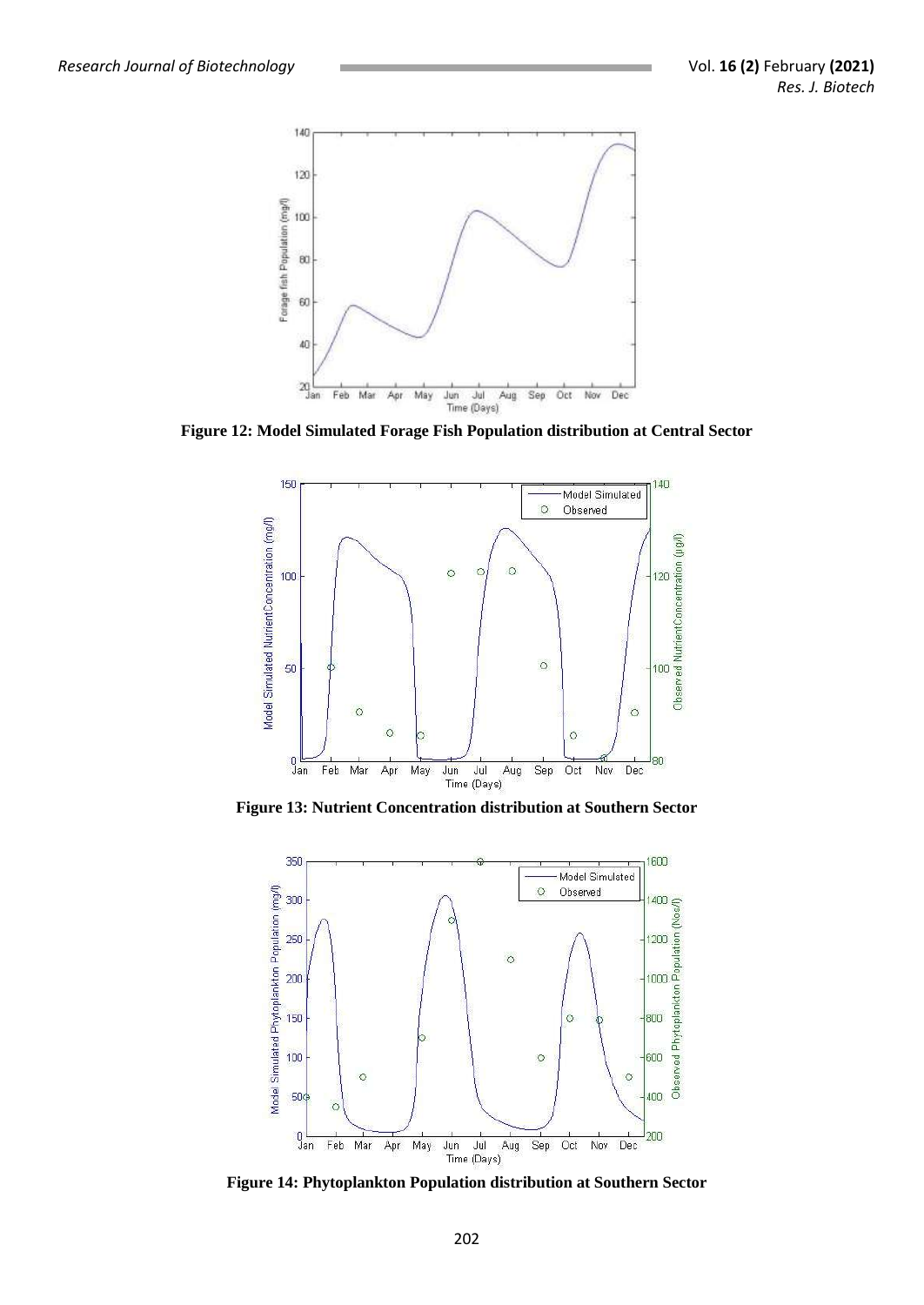

**Figure 15: Zooplankton Population distribution at Southern Sector**



**Figure 16: Model Simulated Forage fish Population distribution at Southern Sector**

**Southern Sector:** The southern sector findings are shown in figures 13-16. Figure 13 presents the annual nutrient concentration. It is seen from the figure that the model is once again able to capture the peaks in the observed data. The phytoplankton population (Figure 14) shows that the three peaks in the observations are captured by the model. Figure 15 show that the zooplankton population follows the phytoplankton. Addition of forage fish (Figure 16) shows the changes in the dynamics of the system. The discussion is similar as in the case of northern and central sector.

# **Conclusion**

In the current study, an ecological model is adapted and used to reproduce the variations in concentrations of different species in the Chilika lagoon. A sensitivity analysis is also performed to study the effect of various parameters on the model results. This study shows that the model is very sensitive to some parameters like half saturation coefficients,

mortality rates, vertical mixing rate, threshold values and palatability coefficient as compared to other parameters. As seen from the observations, some of the main characteristics like periodicity in phytoplankton, zooplankton and forage fish profiles correlated with the changes in environmental parameters are well reproduced in the model results. The sector wise peaks of nutrient, phytoplankton and zooplankton population are better represented by the model.

However, the model is not able to reproduce the smaller peaks in Central and Southern sectors during the months of March-May and October-November. Model results are compared by using the discrete data available from various sources.

However, a continuous time series data (at least three to four years) will be needed for better comparison and validation. Further analysis including the linear stability of the above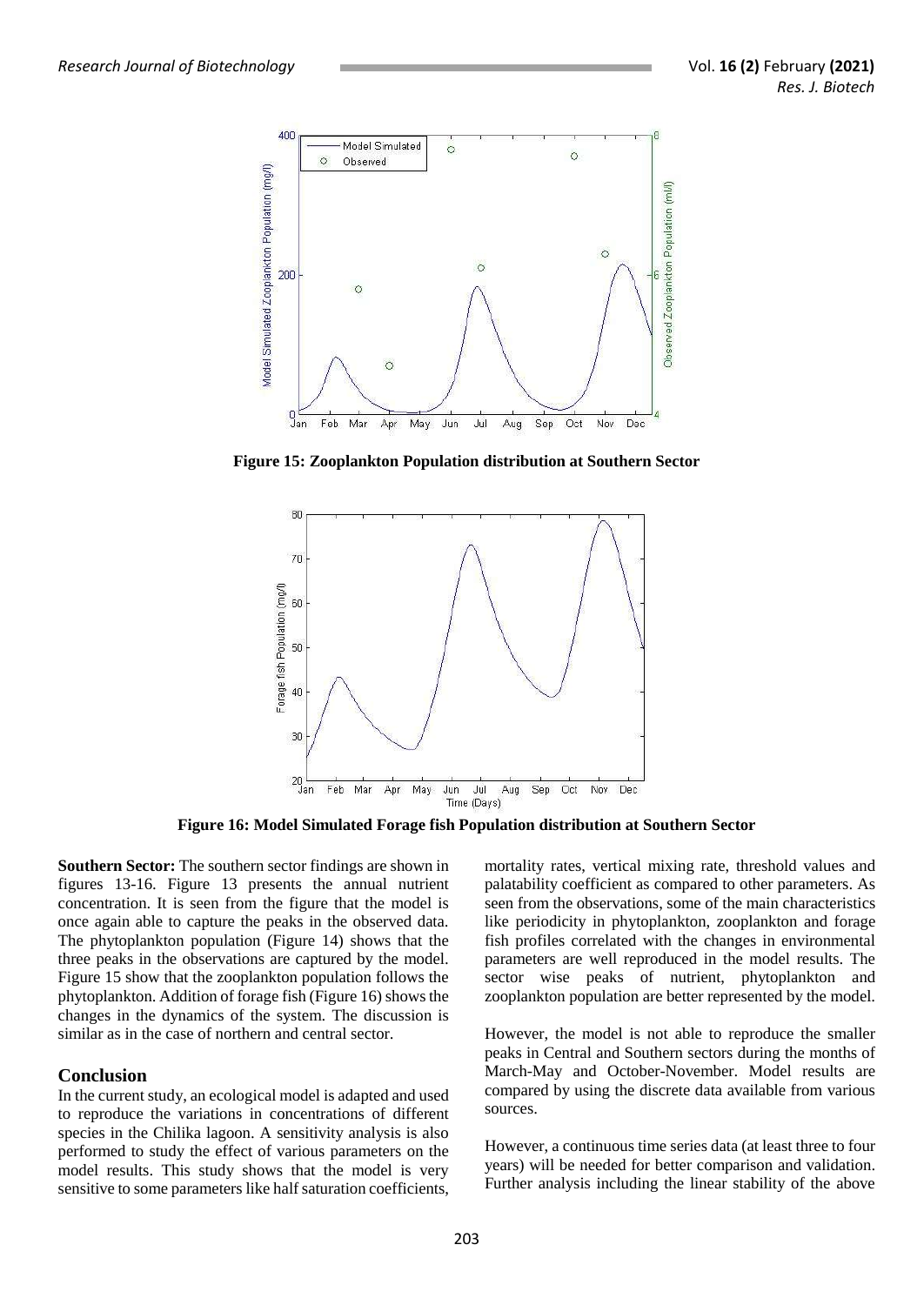defined system which can provide further insight into the behavior of the mathematical model is currently undertaken by the authors.

#### **References**

1. Adhikary S.P. and Sahu J.K., Distribution and seasonal abundance of Algal forms in Chilika Lake, *Jap. J. of Limnol*., **53(3)**, 197–205 **(1992)**

2. Choudhury J., [Nature Queen Chilika and Eco-Tourism.](http://orissagov.nic.in/e-magazine/Orissareview/nov-2007/engpdf/Pages17-19.pdf) Orissa Review, Govt. of Ori., 17–19 **(2007)**

3. Cury P.M., Shin Y.J., Planque B., Durant J.M., Kramer-Schadt S., Stenseth N.C., Travers M. and Grimm V., Ecosystem oceanography for global change in fisheries, *Trends Ecol. Evo*l., **23**, 338-346 **(2008)**

4. Dube A. and Jayaraman G., Modelling plankton dynamics in brackish water, Proc. of the 8<sup>th</sup> WSEAS Int. Conf. on Math. and Comp. in Biol. and Chem. (MCBC'07), Vancouver, Canada. June 19-21, 103-111 **(2007)**

5. Dube A. and Jayaraman G., Mathematical modelling of the seasonal variability of plankton in a shallow lagoon, *Nonl. Anal*., **69**, 850-865 **(2008)**

6. Edwards A.M., Adding detritus to a nutrient-phytoplanktonzooplankton model: a dynamical-systems approach, *Jour. of Plank.* Res., **23**, 389-413 **(2001)**

7. Edwards A.M. and Brindley J., Oscillatory behaviour in a threecompartment plankton population model, *Dyn. Stab. Sys*., **11(4)**, 347-370 **(1996)**

8. Edwards A.M. and Brindley J., Zooplankton Mortality and the dynamical behaviour of plankton population models, *Bullet. Math. Biol*., **61**, 303-339 **(1999)**

9. Evans G.T. and Parslow J.S., A model of annual plankton cycles, *Biol. Oceanogr*., **3(3)**, 327–347 **(1985)**

10. Fasham M.J.R., Ducklow H.W. and Mckelive S.M., A nitrogen-based model of plankton dynamics in the ecosystem in the oceanic mixed layer, *J. Mar. Res*., **48**, 591-639 **(1990**)

11. Fennel W., Parameterizations of truncated food web models from perspective of an end-to-end model approach, *J. Mar. Sys*., **76**, 171-185 **(2009)**

12. Fennel W., Towards bridging biogeochemical and fishproduction models, *J. Mar. Sys*., **71**, 171-194 **(2008)**

13. Flynn K.J., Ecological modelling in a sea of variable stoichiometry: dysfunctionality and the legacy of Redfield and Monod, *Prog. Oceanogr*., **84**, 52–65 **(2010)**

14. Frank K.T., Petrie B. and Shackell N.L., The ups and downs of trophic control in continental ecosystems, *Trends Ecol. Evo*l., **22**, 236-242 **(2007)**

15. Franks P.J.S., Wroblewski J.S. and Flierl G.R., Behaviour of a simple plankton model with food level assimilation by herbivores, *Mar. Biol.*, **91**, 121-129 **(1986)**

16. Ghosh B. and Kar T.K., Sustainable use of prey species in a prey predator system: jointly determined ecological thresholds and economic trade-offs, *Ecol. Model*., **272**, 49-58 **(2014)**

17. Holling C.S., The components of [predation](https://en.wikipedia.org/wiki/Predation) as revealed by a study of small[-mammal](https://en.wikipedia.org/wiki/Mammal) predation of the European pine sawfly, *The Canad. Entomol*., **91(5)**, 293–320 **(1959)**

18. Huse G. and Fiksen O., Modelling encounter rates and distribution of mobile predators and prey, *Prog. Oceanogr*., **84 (1- 2)**, 93-104 **(2010)**

19. Kumar V. and Kumari B., Mathematical modelling of seasonal variability of plankton and forage fish in the Gulf of Kachchh, *Ecol. Model*., **313**, 237-250 **(2015)**

20. Lehodey P., Andre J.M., Bertignac M., Hamptonn J., Stoens A., Menkes C., Mémery L. and Grima N., Predicting skip jack tuna forage distributions in the equatorial Pacific using a coupled dynamical biogeochemical model, *Fish. Oceanogr*., **7(3/4)**, 317- 325 **(1998)**

21. Michaelis L. and Menten M.L., Die Kinetik der Invertinwirkung, *Biochem. Z*., **49**, 333–369 **(1913)**

22. Morries D.J., Speirs D.C., Cameron A.I. and Heath M.R., Global sensitivity analysis of an end-to-end marine ecosystem model of North Sea: factors affecting the biomass of fish and benthos, *Ecol. Model*., **273**, 251-263 **(2014)**

23. Murray A.G. and Parslow J.S., The analysis of alternative formulations in a simple model of a coastal ecosystem, *Ecol. Model*., **119**, 149-166 **(1999)**

24. Naithani J., Darchambeau F., Deleersnijder E., Descy J.P. and Wolanski E., Study of the nutrient and plankton dynamics in Lake Tanganyika using a reduced gravity model, *Ecol. Model*., **200(1- 2)**, 225-233 **(2007)**

25. Panda B., Dube A. and Kumar S., Study of the Seasonal Variability of Plankton and Forage Fish in Chilika Lagoon Using NPZF Model: A Case Study, In Manchanda P., Lozi R. and Siddiqi A., eds., Indust. Math. Compl. Sys. Indust. and Appl. Maths, Springer, Singapore, 295-304 **(2017)**

26. Panda U.S. and Mohanty P.K., Monitoring and Modelling of Chilika Environment Using Remote Sensing Data, In Sengupta M. and Dalwani R., eds., Proceedings of Taal 2007: The 12<sup>th</sup> World Lake Conf., 617-638 **(2008)**

27. Panigrahi S., Wikner J., Panigrahi R.C., Satpathy K.K. and Acharya B.C., Variability of nutrients and phytoplankton biomass in a shallow brackish water ecosystem (Chilika Lagoon, India), *Limnol*., **10**, 73-85 **(2009)**

28. Pikitch E.K., Rountos K.J., Essington T.E., Santora C., Pauly D., Watson R., Sumaila U.R., Boersma P.D., Boyd I.L., Conover D.O., Cury P., Heppell S.S., Houde E.D., Mangel M., Plaganyi E., Sainsbury K., Steneck R.S., Geers T.M., Gownaris N. and Munch S.B., The global contribution of forage fish to marine fisheries and ecosystems, *Fish Fisher*., **15(1)**, 43-64 **(2014)**

29. Rani R. and Jayaraman G., A Minimal Model for Plankton Dynamics in Shallow Coastal Lagoons-Chilika Lagoon, A case study, *Int. J. Emerg. Multidisci. Fluid Sci*., **2**, 121-139 **(2010)**